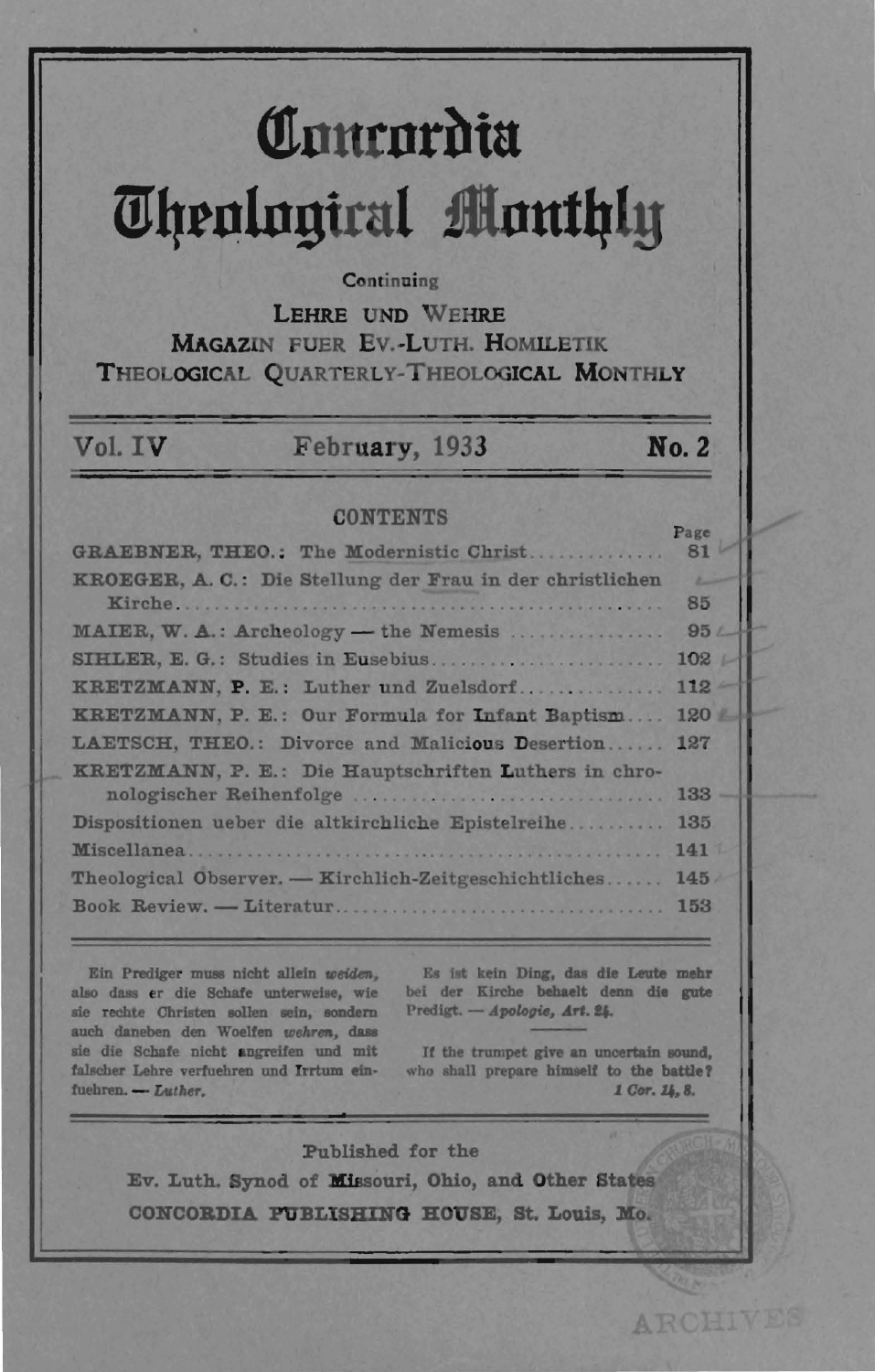zweifellos flar: Das öffentliche Regieren und Lehren ift den Frauen berboten; trotdem haben sie einen großen und seligen Beruf, der jeder Frau, die ihren Heiland liebhat und ihm dienen will, reichlich Gelegens heit bietet, sich im Reiche Gottes und im Dienste der chriftlichen Kirche. A. C. Kröger. zu betätigen.\*)

# Archeology - the Nemesis.

When, at the middle of the last century, the epoch-making excavations in the Mesopotamian Valley lengthened the historical perspective and pushed back the horizon of the ancient Orient, these archeological discoveries were hailed with mixed feelings. An attitude of doubt and suspicion clashed with an exaggerated credulity. While a wealthy British student of ancient chronology paid a young Assyriologist a retaining-fee for three years, binding him to search for parallels to the Old Testament (with the startling result that detailed, yet utterly spurious accounts of where Paradise was, where the fall of man occurred, where Cain slew Abel, and where the Tower of Babel was built, were given; Budge, Rise and Progress of Assyriology, p. 127), the number of scholars who doubted the validity of the transliterations and translations was not inconsiderable.

Notable in the latter group were critical minds that in spite of their characteristic inclination to explore new avenues of departure remained anchored on their old critical basis. The great Noeldeke, prince of Semitists, as late as 1871 declared that the results of Assyriology both in matters of linguistics and history were characterized by "a highly suspicious air." The school of Wellhausen, with its dominant emphasis upon the history of religion, paid scant attention to archeology and dallied with it as a toy of sophisticated Semitism. A perusal of Julius Wellhausen's *History of Israel* shows the pronounced indifference with which he regarded Assyriology.

This neglect has proved fatal to many of the theories which have been set up as canons of criticism. Archeology has convincingly demonstrated its capacities as a nemesis of higher criticism. Scores of hasty judgments and other scores of intricate theories, spun out of critical fancy, now appear as entirely fallacious in the light of archeological research. And while it is a thankless task to enumerate

a an an Aonaichte.<br>Tagairtí

<sup>\*)</sup> Diese Stimme aus dem Kreise unserer füdameritanischen Brüder bringen wir um so lieber, da der Artikel zeigt, daß auch dort im Geist der Schrift gelehrt und gearbeitet wird, eben auch in bezug auf diese praktische Frage. Die kirchliche Arbeit chriftlicher Frauen follte ganz und gar unter Aufficht und Leitung der Orts= gemeinde geschehen. Dies schlieht keineswegs aus, daß eine größere kirchliche Kör= perschaft durch eine systematische Ordnung der Arbeit solcher Frauenvereine ein größeres Ziel erreichen kann. Q. E. R.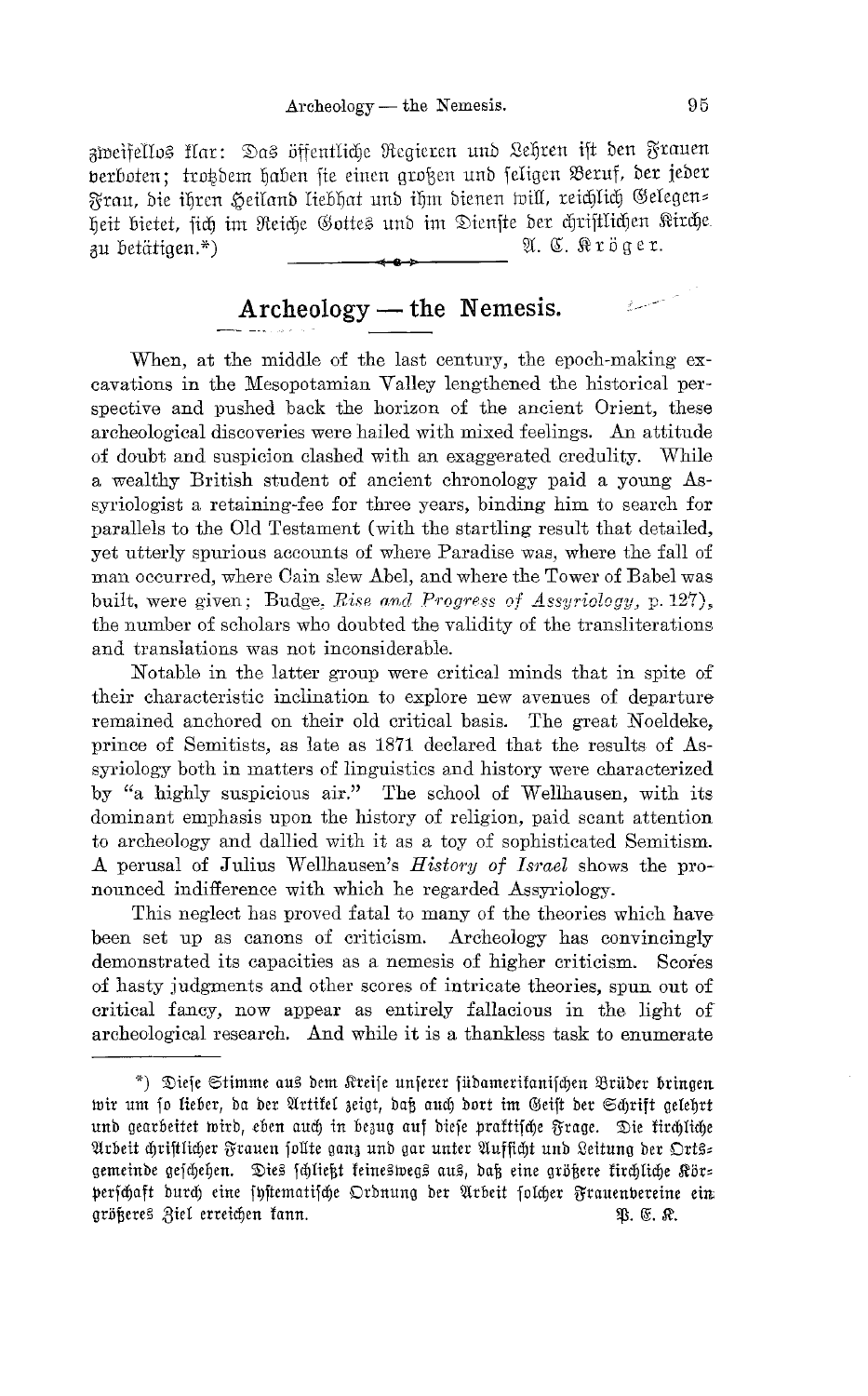negatives and to collate errors, the cumulative force of the archeological rejection of higher critical extravagances must react very decidedly in emphasizing the truth of the Scriptures.

Since higher criticism has particularly three methods of attack by which the authenticity and the veracity of the Biblical books are assailed: the arguments based on language, situation, and theology, I have selected the following typical instances in which higher critical dicta have been nullified or reversed by subsequent archeological data in the fields of philological research, historical investigation, and the comparative study of Semitic religions. When the demonstration is completed, I leave to the individual reader the personal verdict on the validity of the British critic's oft-endorsed statement: "The attempt to refute the conclusions of criticism by means of archeology has signally failed.  $\ldots$  The archeological discoveries of recent years  $\ldots$ have revealed nothing which is in conflict with the generally accepted conclusions of critics." (Driver, *Introduction to the Literature of the Old Testament, p. XVIII.*) For, while there are few "generally accepted conclusions of critics," it will be shown that one theory after another, definitely accepted and endorsed by higher critical authorities, has receded before the modern advance of scientific Old Testament study.

#### I. Refuted Arguments from Literary Criticism.

One of the fundamental premises of higher criticism is the *Sprachbeweis,* the arguments from language, literary analysis, stylistic peculiarities, syntactical developments, and the historical and etymological background of individual words. There is a certain validity to the study of language development. In some very obtrusive respects the postexilic Hebrew differs from the Hebrew of Israel's golden age in the early monarchies. There are definite syntactical phenomena which are characteristic of the late language and, just as definitely, certain forms and expressions that are Pentateuchal. We can single out a number of terms that are restricted to Ezra, Nehemiah, and Ohronicles and correspondingly call attention to a series of word forms that are limited to a much earlier age.

But higher criticism has drifted widely from these natural and inevitable marks of literary history. It is claimed, on the strength of a long and definite list of words, that these individual terms could not be used by individual authors at the time which the Scriptural account presupposes. There are terms and constructions in Davidic psalms, it is claimed, which must be postexilic and are therefore *prima-facie* evidence that the poetry in question cannot be Davidic. There are marks of foreign influences, critics say, in reputedly early books which show that these writings must date from the later years of foreign contacts. There are documents in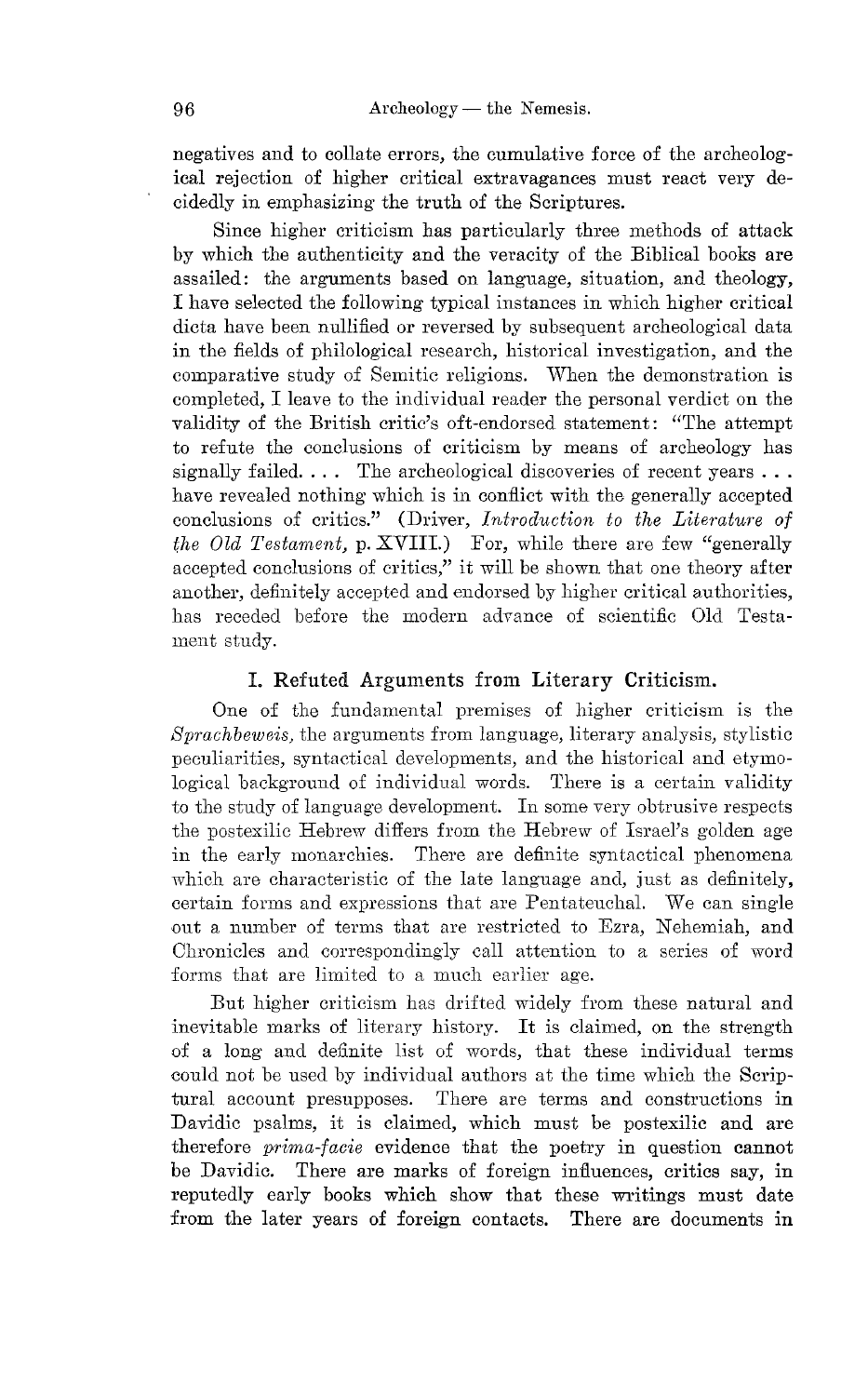the Old Testament which by their very style repudiate the Scriptural claim for their originality.

Now, some of these higher critical strictures have been repudiated by an examination of word occurrences in the Old Testament itself. The shortened form of the *nota relationis* which occurs in some of the later books cannot be a sign of later Hebrew because it is similarly found in a document which many critics claim to be the oldest original part of the Old Testament, the Song of Deborah, Judg.5. Similarly the integrity of Isaiah's prophecies is emphasized by the recurrence of demonstrably Isaianic terms in both the "First" Isaiah (1-39) and in the hypothetical "Second" Isaiah (40-66). Until the beginning of the last generation practically all the arguments against literary criticism were internal and idiomatic, drawn from Scriptural usage and occurrence. But with the rise of the archeological sciences external standards of judgment were afforded, and it is here that the very stones have cried out against some of the most ingenious and intricate theories which have been raised up on the basis of language to challenge the Scriptural veracity. Among the noteworthy reversals of higher critical opinion we may note the following typical instances,

#### A. Critical Arguments Based on Word History.

It is the claim of Max Mueller *(Encyclopedia Biblica, col.* 3,687) in regard to the title "Pharaoh" that "the Hebrews can have received it only after 1000 B.  $\overline{C}$ ." He asserts that the term was unknown in Egypt, in the way in which the early Biblical writers know it, until that time. If this statement were true, it would of course wipe out with one stroke the entire Mosaic authorship of those Pentateuchal portions which employ the term. As a matter of fact, however, Mueller's contention was set aside by the archeological light on this title, its meaning, and its abundant use long before 1000 B. C. The occurrence of the term in *The Tale of Two Brothers* shows its common employment several centuries before the time permitted by critical analysis. It is now definitely recognized on all sides that the term "Pharaoh" is the Hebraized "Per'o" (Herodotus: "Pheron"). As early as the fourth dynasty, centuries before Moses' time, several different hieroglyphics preceded the name of the Egyptian king as distinctive titles. Among these there was a drawing of a structure "representing the fagade of a building, perhaps a palace." Now Alexandre Moret *(The Nile and Egyptian Civilization,* p. 130) summarizes the meaning of this symbol: "An old term for the royal palace establishment and estate, Per'o, 'the great house,' and this gradually became the personal designation. In the Memphite period this came to designate the king himself."

Similar objections have been raised against the admissibility of Joseph's Egyptian name, Zaphnath-paaneah, as well as against the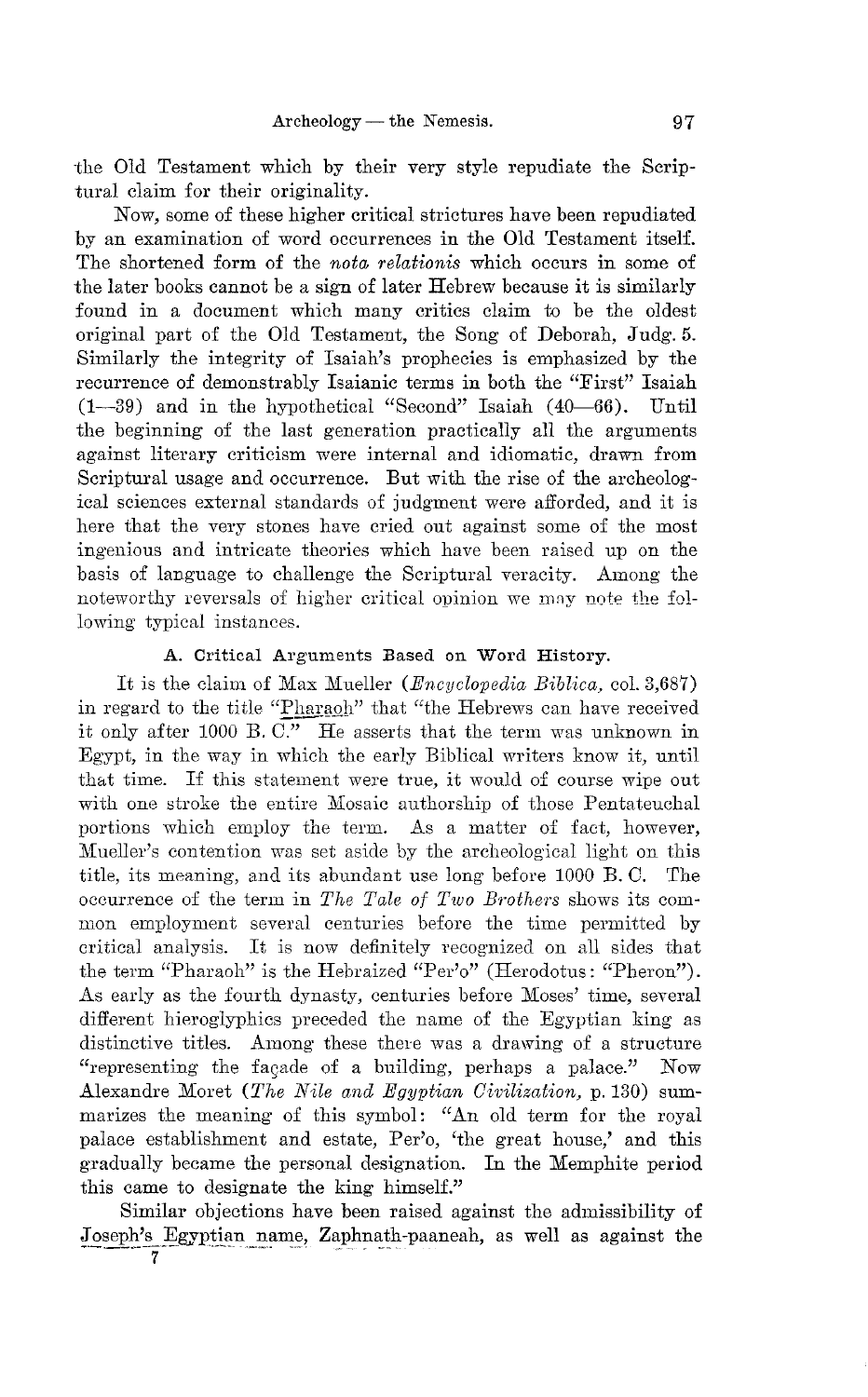name of his Egyptian wife, Asenath. It was argued that these names were unknown in Joseph's time. For instance, Kraal, thirty-five years ago, declared that names of this formation were not found until the XXII dynasty, and he used this as "an important aid for the dating of the Elohist source." Again, Cheyne *(Encyclopedia Biblica,* col.5,379) originally held that this was an adaptation of Pianhi, a famous Egyptian ruler of the XXV dynasty, suggesting this as an indication of the late date of the Joseph narrative. Later, moved by his Jerahmeel theory, he held Zaphnath as a corruption or alteration of Zarephath, making Joseph's entire name Zarephath-Jerachmeel!

Again archeological evidence has removed these objections. The best identification of Joseph's name is one suggested by Lieblcin, in whose *Dictionnaire de Noms,* p.55, the name is explained as "the one who supplies us the nourishment of life," on a splendid linguistic equation of the Greek and Hebrew, in concordance with Joseph's situation and particularly in the closest harmony with the historical requirements. In the XIV dynasty three kings are directly mentioned with the compound titles featuring the principal element in Joseph's name.

In regard to Asenath and the critical attack upon the history of this word (cf. Hastings, *Bible Dictionary*, col. 2, 775), the identification of Kyle (*Moses and the Monuments*, p. 38) shows that archeology is again decisive in removing the unwarranted contention that this name betrays late authorship. It has now been definitely established that the root *snt* is a woman's name, which appears from the early days of the XI dynasty on. In Hebrew, as frequently in the case of proper foreign names, the root is prefixed with a prosthetic aleph.

To pass by other similar instances in which higher criticism has created a false historical background for individual Hebrew terms, we may take a concluding example from the last pages of Israel's history. Driver *(op. cit., p.* 545) attacks the authenticity of the edict of Cyrus in Ezra 1, because of the Jewish phraseology and Jewish point of view. The particular instance of this alleged Jewish pluaseology which he urged is the employment of the term "king of Persia." This, he claims, is non-historical, asserting: "Persia was absorbed and lost in the wider empire of which, by Cyrus's conquest of Babylon, the Achaemenidae became the heirs; hence after that date they are in royal inscriptions called regularly not 'king of Persia' but (most commonly) 'the king.' . .. In the extant royal inscription, 'king of Persia' occurs only once, and that in combination with other titles." **In** thus repeating the argument originally adYanced by Ewald and lending to it the appearance of archeological support, which Ewald could not offer, Driver again relieved himself of one of those premature critical contentions which have been proved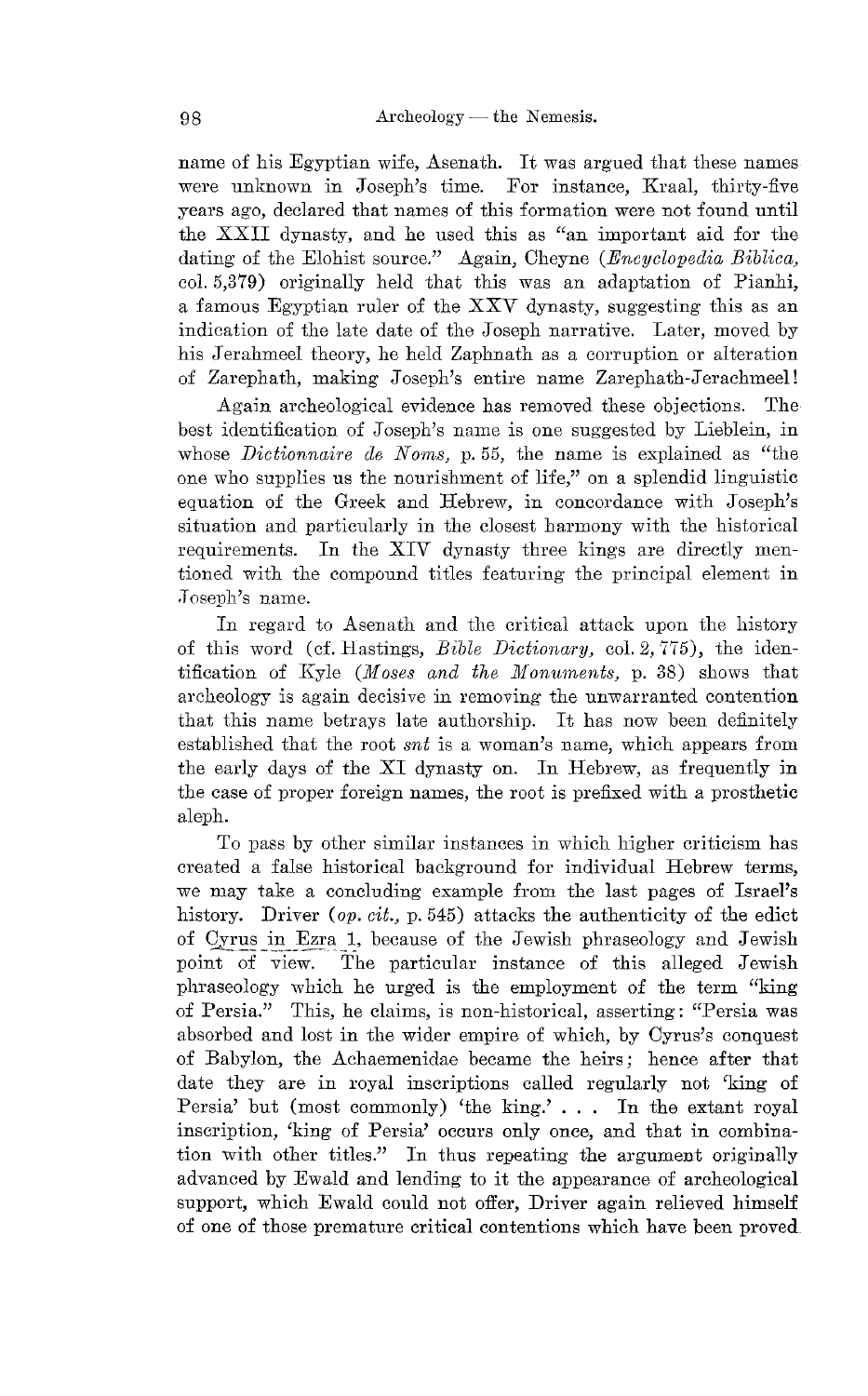as false on the basis of subsequent archeological research. For in addition to the notable work of the late Robert Dick Wilson *(Princeton Theological Review,* 1905-6), in which the wide-spread occurrence of the title "king of Persia" was accurately demonstrated, we now have complete evidence that this title was used in the royal inscriptions by these Achaemenidae. With the discovery of additional inscriptions since the time of Driver's indictment we have the situation summarized in the contemporaneous *Realenzyklopaedie fuer*  $Keilschrift forschung (I, 335):$  Cyrus conquered Babylon in 539. He took into account the kingdom of Babylon and called himself "king of Babylon and of the lands." Once, within a text, he is designated in an exceptional way as "king of Persia" *(Parsu). (Yale Oriental Society,* VII, Plate 8.) His successors, Oambyses and Darius I, retained this designation (*i.e.*, "king of Persia"). Under this light, what becomes of the claim of Driver that the Achaemenidae after 539 are regularly not called "king of Persia" when archeological investigation has now shown us that this is the title which the successors of Cyrus regularly took? What verdict is to be pronounced upon his rejection of the edict of Cyrus when we see that Cyrus himself uses the very name which Driver finds so objectionable in the Hebrew text? It must be apparent that the nemesis of archeology has once more pursued and overtaken the extravagant fictions of the *Spmchbeweis.* 

#### B. Critical Argument Based on Style.

But Driver, as quoted above, finds not only the phrase "king of Persia" contrary to contemporary usage, he also brands the style of the edict of Oyrus as expressive of "a Jewish point of view." It is significant that Eduard Meyer took issue with this position in 1896, in his *Die Entstehung des Judentums*. He asserted: "An unbiased historical investigation has led many to the conviction that the documents of the Persian period must exactly resemble the traditional documents of the Book of Ezra." And then he uttered a prophecy which was destined to be fulfilled in a most remarkable manner: "If in the future a larger number of Persian government edicts come to light, these objections will probably vanish entirely."

Archeological investigation made this supposition of Eduard Meyer a startling reality. In the ruins of the frontier fortress at Elephantine in Egypt, papyri were recovered in 1904 among which, in addition to private papers, there were several official decrees of the Persian government and a number of official reports on the Jewish community at Elephantine. Here at last was an opportunity for the comparison of the official documents preserved in the Scripture and those originating directly in the Persian governmental circles. Meyer, definitely and sometimes radically critical, sums up the result of this comparison and says triumphantly: "These documents, resurrected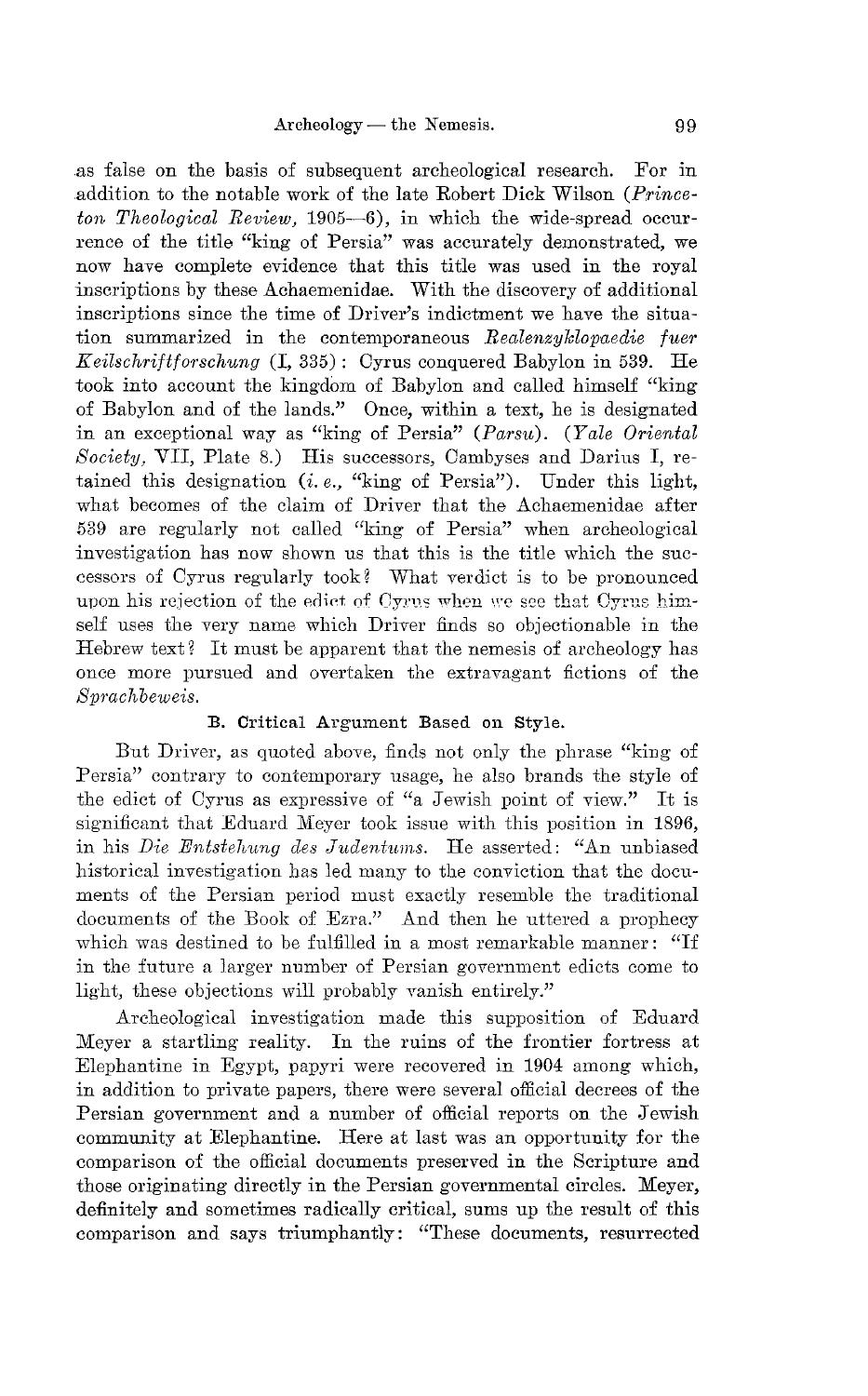from the ruins, agree in style and vocabulary with the documents in the Book of Ezra in such detail that no doubt may be entertained any longer in regard to the authenticity of the latter." (Der Papyrusfund von  $Elephantine$ , p. 4.)

Similarly another stylistic argument was advanced against the superscriptions of the psalms. It was held that they could not be an authentic and integral part of the original record of the psalms, added by the author himself. Thomas Chalmers Murray, in his Lectures on the Origin and Growth of the Psalms, p. 102, says that the first reason why these titles are regarded by all scholars whose opinions carry weight as of editorial origin is that "it is contrary to all we know of Shemitic style for the author to add notes or superscriptions such as these to his poems or works." That objection might have had some appeal to skeptical minds in 1880, when Murray published his book; but in the half century that has intervened since then hundreds of Babylonian psalms have been uncovered, literary productions that were written centuries before David's time. They afford a very definite means of checking Murray's statement. And once again archeology repudiates higher criticism These Babylonian and Sumerian psalms have superscriptions exactly parallel in principle to those of the Hebrew psalms and containing some of the definite annotations  $(e, g, \text{ in regard to musical instruments, purpose, melody, etc.})$  found in the titles to the various Scriptural psalms. Thus, while higher criticism definitely insisted that the Psalter titles were sui generis and later additions, it is now found that they are part of the literary conventions in at least large portions of the Semitic world.

#### C. Critical Arguments Based on Aramaisms.

One of the commonest objections of literary criticism against the authenticity of many books of the Bible is the alleged presence of Aramaisms, words that were taken over into the Hebrew from the cognate Aramaic. These were regarded as definite marks of late authorship. It is commonly held that these Aramaisms crept in at a time when the Aramaic influence was strongest, *i.e.*, in the exilic and postexilic periods, when the Hebrew was gradually crowded out by the ascendency of the northern speech. Consequently the claim is made that, whenever an Old Testament book contains these Aramaisms, it betrays its late, postexilic, origin. This use of Aramaisms as age markers has been a standard part of the stock in trade of modern criticism. It pervades commentaries like those of Briggs and Gunkel; it is repeatedly employed by Driver and has been developed into book form, for example, by Kautzsch, Die Aramaismen im Alten Testament.

Until the horizon of ancient linguistics was widened by the scientific study of comparative languages which archeological research made possible, the only explanation to which conservative interpreters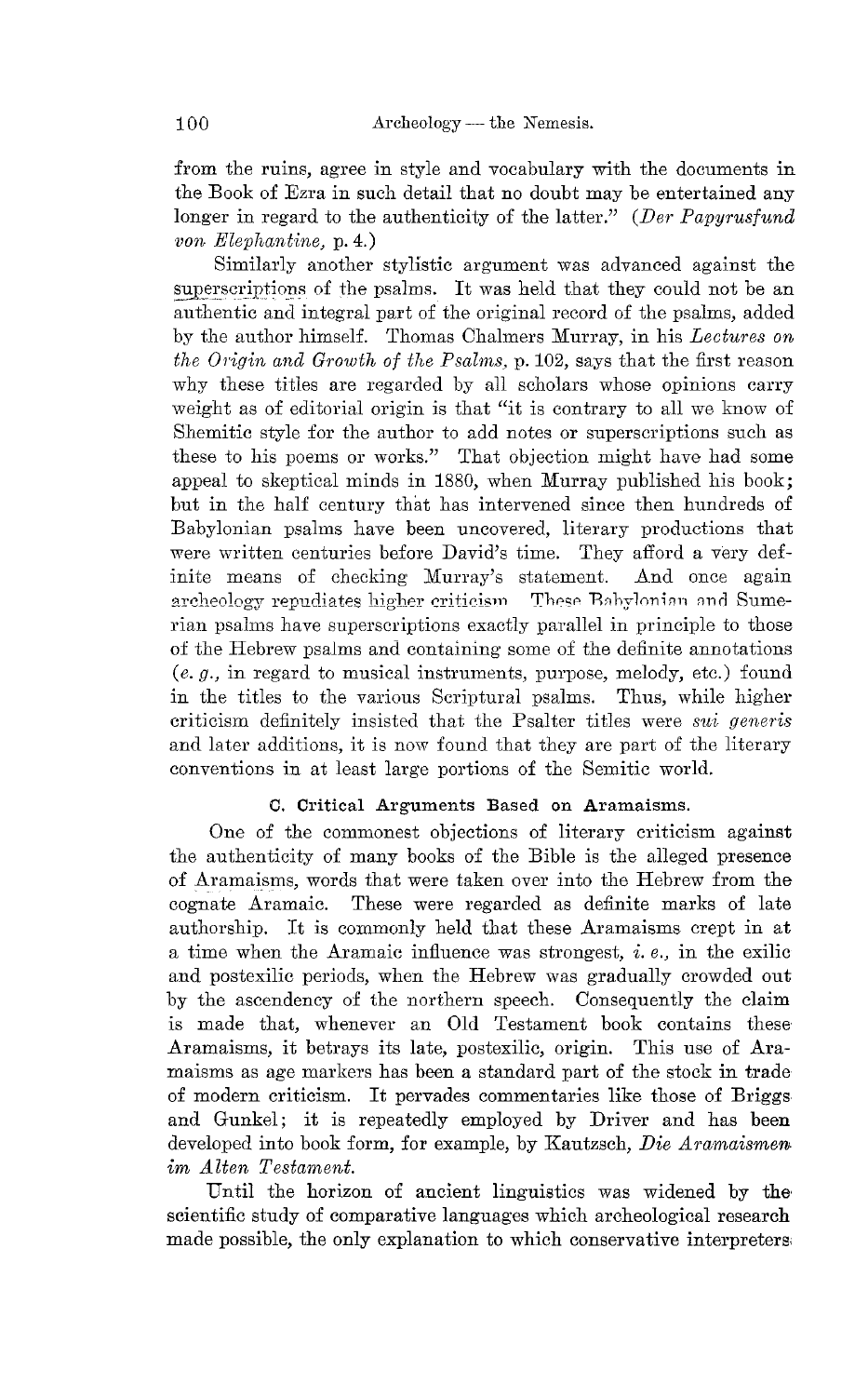could take recourse was to show first that ATamaic is a very ancient language, its early occurrence being endorsed by the Aramaic of Laban in Gen. 31, 47. This, it was correctly inferred, must demonstrate conclusively that Aramaic cannot be employed as an age marker since, with this evidence of early occurrence, Aramaisms could have been adopted by the Hebrews from the patriarchal times.

But when the mounds of Babylonia and Assyria were uncovered and thousands of tablets in the related cuneiform were brought to light, it became possible to use these and other associated discoveries for a systematic and scientific comparison of the various Semitic languages. This collation showed that Old Testament words which were regarded as Aramaisms (chiefly because they were *hapaxlegomena* in Hebrew, while they occurred more frequently in Aramaic) were in reality often part of the common Semitic vocabulary, words which doubtless would have found repeated expression in the Hebrew had an extant literature in that language not been restricted to the relatively small portions preserved for us in the Old Testament Scriptures. By exhaustive comparisons of the Semitic languages and dialects. Wilson shows that according to the laws of consonantal changes that exist among all Semitic nations not more than five or six roots can definitely be said to have been borrowed from the Aramaic by the Hebrew. And such borrowing, the natural and inevitable procedure among neighboring nations (especially among those with such close racial and linguistic relations as existed between the Hebrews and the Arameans), can by no cogent reasons be made evidence of exilic authorship. On the contrary, Hermann Gunkel, who had previously made liberal use of the argument from alleged Aramaisms, now warns: "The task of distinguishing Aramaic words which are to be found in the most ancient texts from those which were not introduced until later times is a problem for the future. In the mean time it is only with the greatest reservation that we should draw the conclusion of a late origin from Aramaisms." *(Old Testament Essays,* 1927: "The Poetry of the Psalms," p. 119.) The discovery of Oappadocian cuneiform tablets dating from before 2000 B. O. show distinct Aramaizing tendencies and give evidence of the early existence of the ATamaic and its wide contacts. Bauer and Leander have thrown a bombshell into the critical camp by asserting that the oldest Hebrew showed Aramaic roots.  $-$  All this again demonstrates that the higher critical dating of the Psalms and of other sections of the Scriptures which are assigned to a postexilic age because of alleged Aramaisms must be surrendered.

#### **D.** Critical Arguments Based on **Word** Forms.

This attack of higher criticism is highly technical. It seizes, for example, certain words of particular form or ending and asserts that these peculiarities betray a literary age which contradicts the Biblical